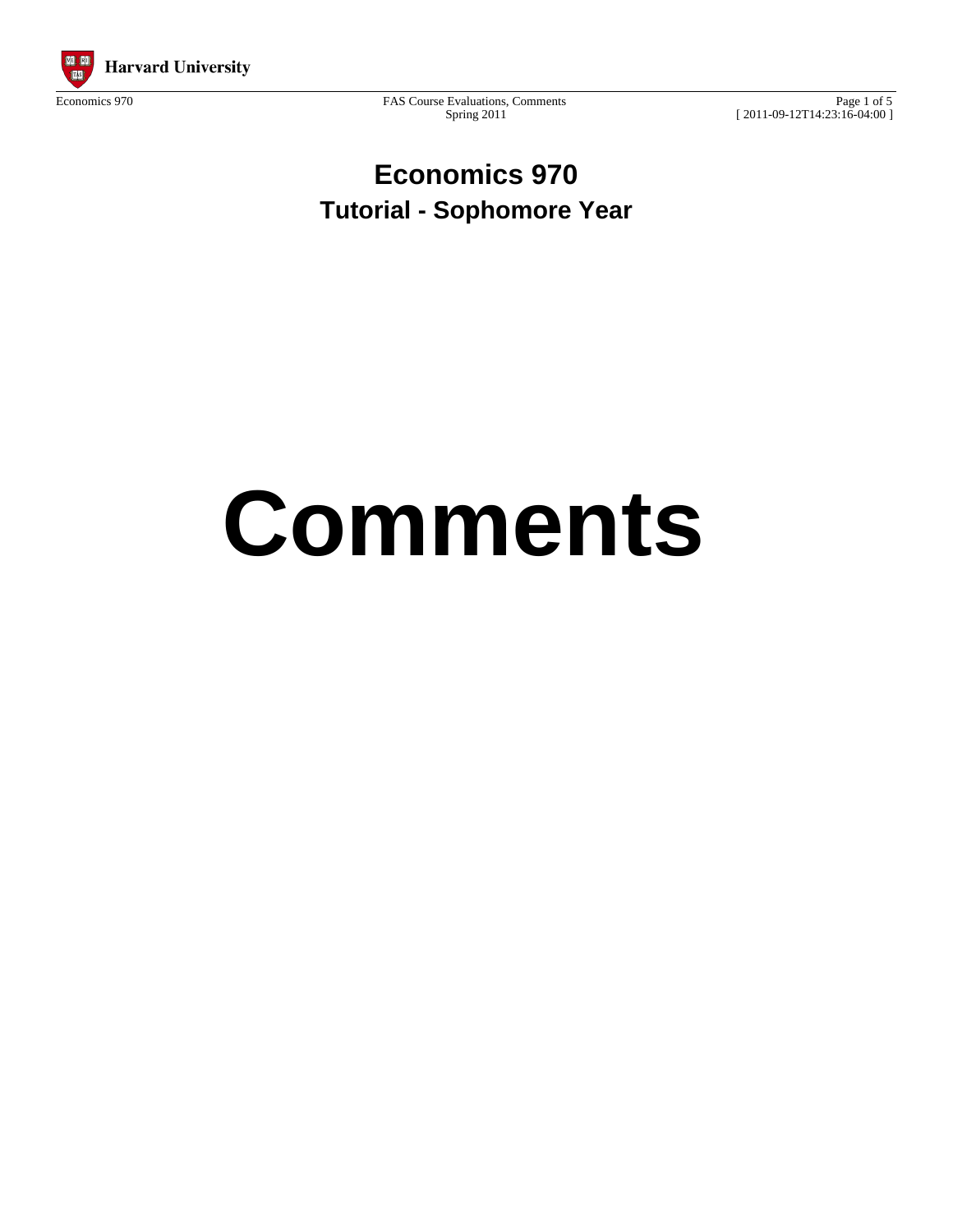

### **WHAT WOULD YOU LIKE TO TELL FUTURE STUDENTS ABOUT THIS CLASS?**

#### **Course**

Evaluate the course overall.: **5 (excellent)**

I took the Network Analysis tutorial with Jenn Larson. It was one of my favorite classes I've taken at Harvard. The field is fascinating and you have the opportunity to actually do new and interesting research. Jenn is a fantastic tutorial leader. She really knows her stuff and does a great job of explaining some of the math complexities from the readings. Don't let the 3 quant level scare you away: this is an awesome seminar that you should definitely take.

Evaluate the course overall.: **5 (excellent)**

Networks is the best tutorial! Jenn is a fantastic TF, and the course material is really cool. Networks is a growing field and is very interesting given the importance of the internet and social networking today. I really learned a lot from the tutorial and had a great time!

Evaluate the course overall.: **5 (excellent)**

Absolutely take Jenn Larson's Networks tutorial - by far the best class I have taken at Harvard.

Evaluate the course overall.: **5 (excellent)**

Jenn Larson's Networks class has been the best class that I have ever experienced. The topic was incredibly interesting, the readings were relevant, and the assignments were challenging but also somehow incredibly enjoyable. Classes like this are why I came to Harvard--I want to turn this into a thesis topic now!

Evaluate the course overall.: **5 (excellent)**

The tutorial on Networks taught by Jenn Larson is a very well taught tutorial. You are able to learn a lot by keeping up the readings and Jenn is very easy to talk to. She also always very helpful in helping you with your models and provides great suggestions.

Evaluate the course overall.: **4 (very good)**

Jenn Larson's section is awesome: practical, educational, and fair. Highly recommend Networks! Confidence is more the prerequisite than math skills. Don't be intimidated.

Evaluate the course overall.: **5 (excellent)**

This class is a great chance to engage at a deeper level with economics material than students have been able to up until this point.

Evaluate the course overall.: **4 (very good)**

An interesting but math-heavy introduction to an interesting sub-field in economics.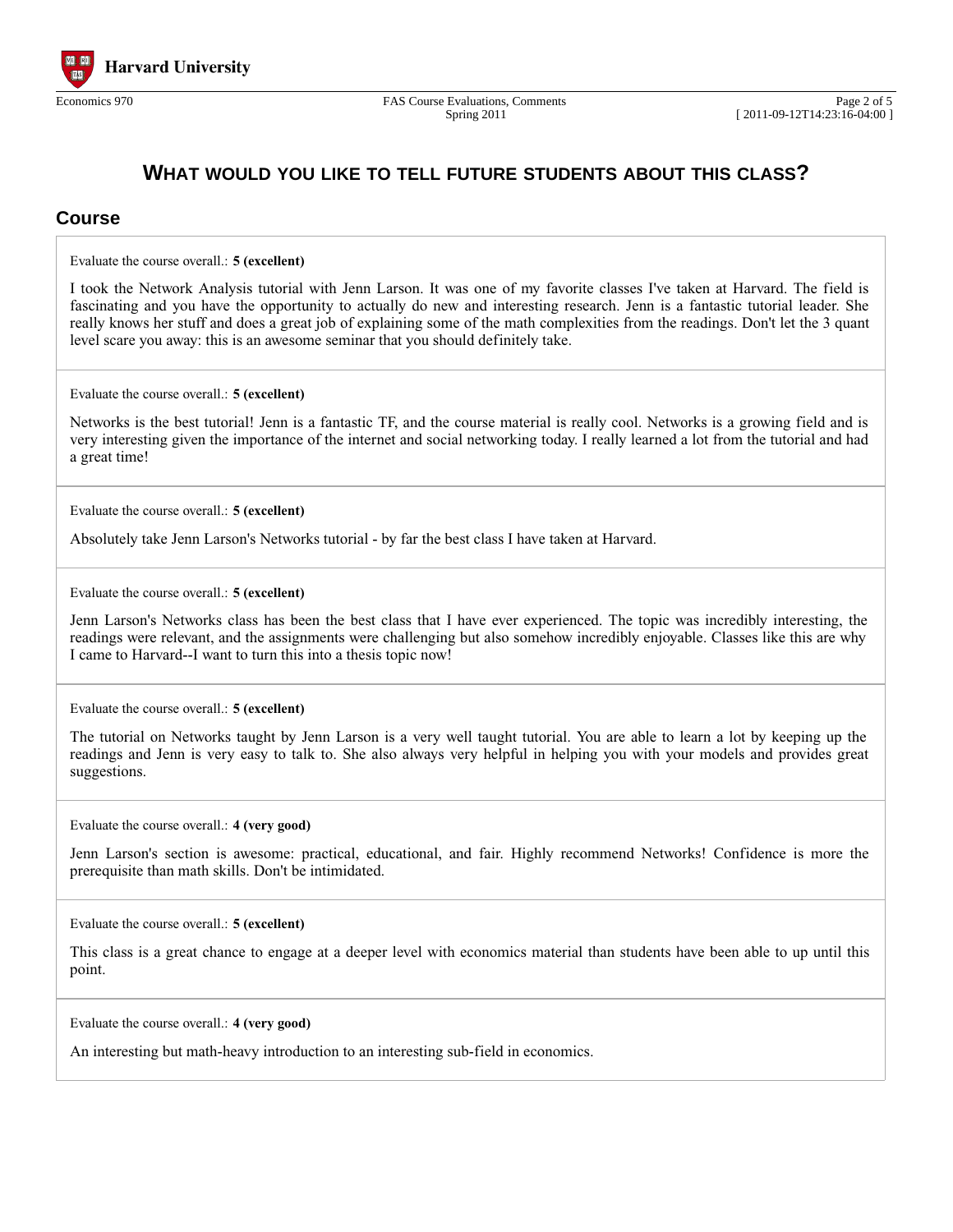

Economics 970 FAS Course Evaluations, Comments Spring 2011

Page 3 of 5 [ 2011-09-12T14:23:16-04:00 ]

Evaluate the course overall.: **5 (excellent)**

Jenn Larson's section on Networks is amazing. The workload isn't too bad and the readings are very interesting covering a wide range of topics from disease spread to crime. You'll gain a new perspective on looking at social networks afterwards. Jenn also makes it easier to understand the more technical material during section, so don't get scared by the quantitative rating.

Evaluate the course overall.: **5 (excellent)**

Networks with Jenn Larson: Jenn is one of the greatest section leaders I have had. Jenn guided our discussions, explained everything clearly and concisely, and made us comfortable with sharing our opinions. This is one of the most eye-opening classes I have taken; the topic is timely and relevant, and networks has so many applications in the real world.

Evaluate the course overall.: **2 (fair)**

Can get boring with the same format for every class. Read some articles, discuss them in section, ad nauseam.

Evaluate the course overall.: **5 (excellent)**

Networks with Jenn Larson is the best. Jenn is a great teacher and she facilitates great discussion. The material is interesting. The math is a little tricky with networks but if you're willing to put the time in to understand it, you will have a lot of fun in this course.

Evaluate the course overall.: **4 (very good)**

Exploring the budding field of networks is very exciting, but unfortunately, given it's novelty, it is at times left in this ambiguous place between sociology and economics. Students searching for a rigorous economics tutorial, as far as Q3-level tutorials go, might be left a bit dissatisfied with many discussions that stray from econometric rigor and instead tend to focus on the heuristics of networks and network theory.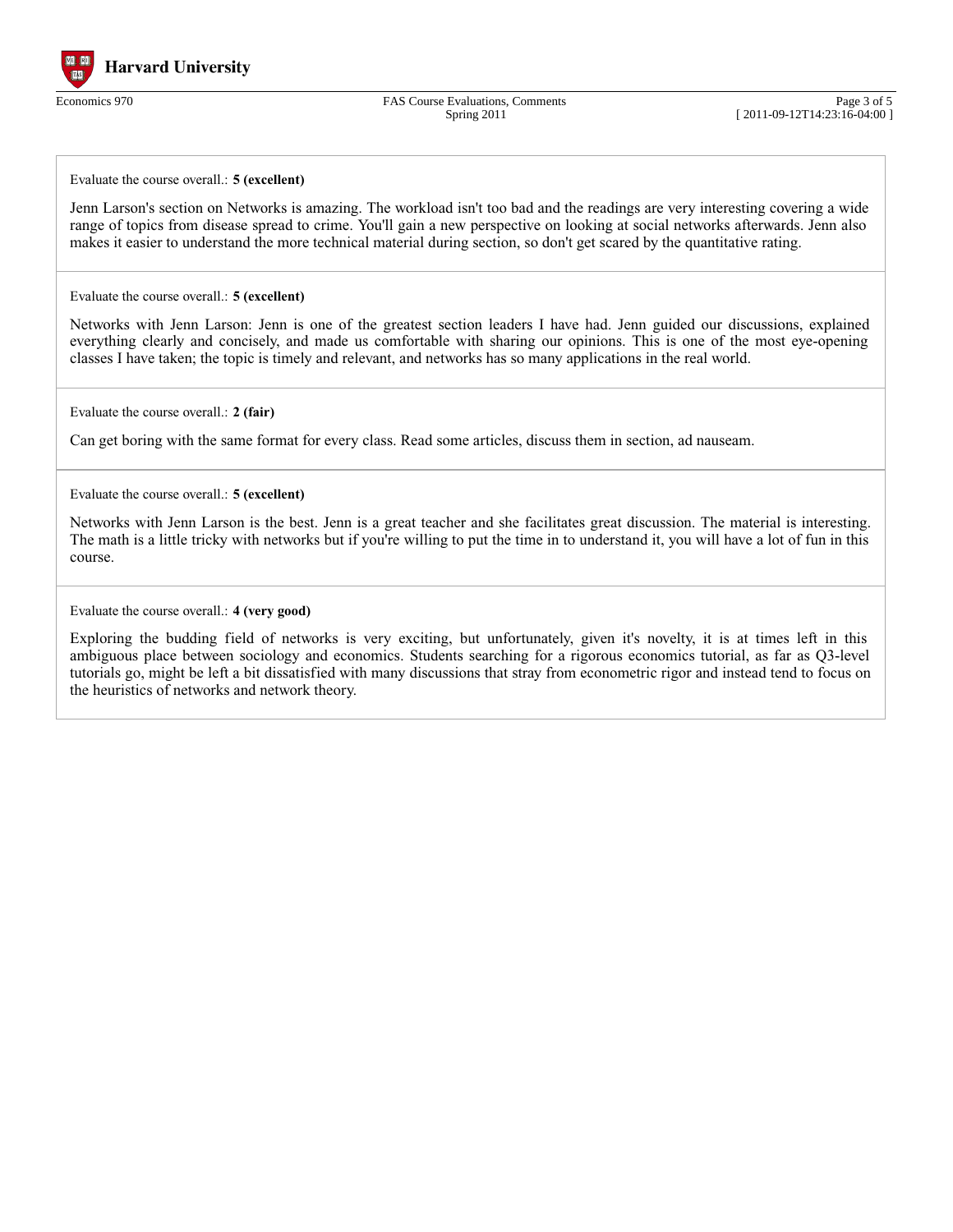

Spring 2011

## **PLEASE COMMENT ON YOUR SECTION LEADER'S TEACHING.**

#### **Larson, Jennifer Mary**

Evaluate the course overall.: **5 (excellent)**

Evaluate your Section Leader overall.: **5 (excellent)**

Jenn is a fantastic section leader. She effectively leads discussion and provokes thoughtful examinations of the readings and the theory behind them.

Evaluate the course overall.: **5 (excellent)**

Evaluate your Section Leader overall.: **5 (excellent)**

Jenn was an absolutely fantastic tutorial leader! She made the readings very approachable and led the class through some great discussions. I have never had a TF at Harvard who is as good at facilitating discussion as Jenn was. She did a great job encouraging participation and raising probing questions to make sure that the discussion flowed well. She was also very helpful with the final project and was very helpful and accessible through email.

Evaluate the course overall.: **5 (excellent)**

Evaluate your Section Leader overall.: **5 (excellent)**

This was the best class I have taken at Harvard. Jenn is an amazing section leader.

Evaluate the course overall.: **5 (excellent)** Evaluate your Section Leader overall.: **5 (excellent)**

Excellent! Sections were very enjoyable, and I learned so much!

Evaluate the course overall.: **5 (excellent)** Evaluate your Section Leader overall.: **5 (excellent)**

Jenn was a great Section Leader. She provided great feedback and was always available to meet with me about concerns and questions I had. I think that she was able to take something pretty complicated and break it down into smaller parts to help us all understand.

Evaluate the course overall.: **5 (excellent)** Evaluate your Section Leader overall.: **5 (excellent)**

Is very good at leading section discussions and explaining unclear concepts.

Evaluate the course overall.: **4 (very good)**

Evaluate your Section Leader overall.: **4 (very good)**

Jenn was enthusiastic and a pleasure to listen to. Her mini lectures, though infrequent, were very clear and helpful, and I would have liked more of these.